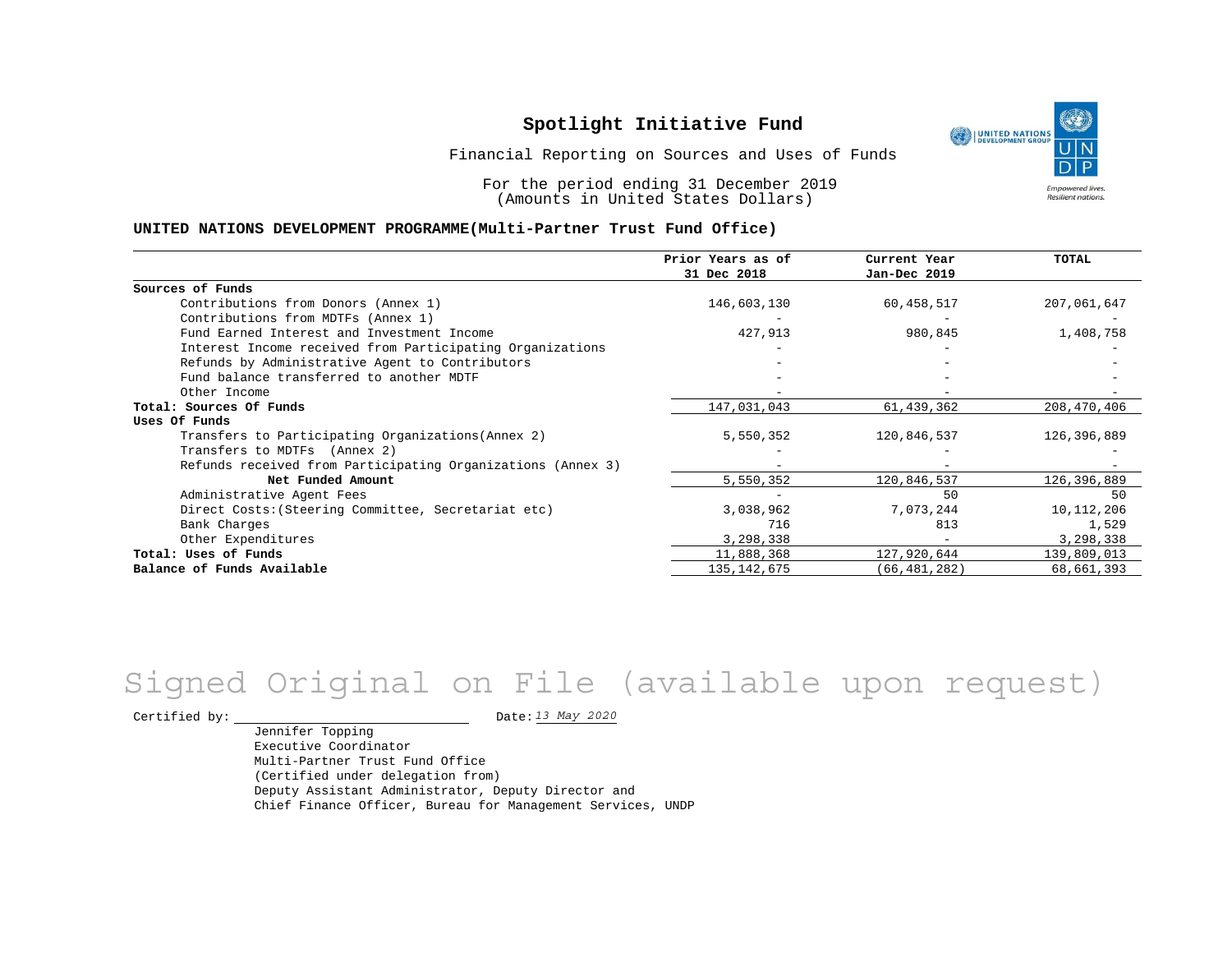

Financial Reporting on Sources and Uses of Funds

For the period ending 31 December 2019 (Amounts in United States Dollars)

#### **UNITED NATIONS DEVELOPMENT PROGRAMME(Multi-Partner Trust Fund Office)**

**Annex - 1: Contributions**

|                       | Prior Years as of        | Current Year | TOTAL       |
|-----------------------|--------------------------|--------------|-------------|
|                       | 31 Dec 2018              | Jan-Dec 2019 |             |
| From Contributors     |                          |              |             |
| EUROPEAN UNION        | 146,603,130              | 60,453,517   | 207,056,647 |
| GOVERNMENT OF ALBANIA | $\overline{\phantom{0}}$ | 5,000        | 5,000       |
| Total: Contributions  | 146,603,130              | 60,458,517   | 207,061,647 |

# Signed Original on File (available upon request)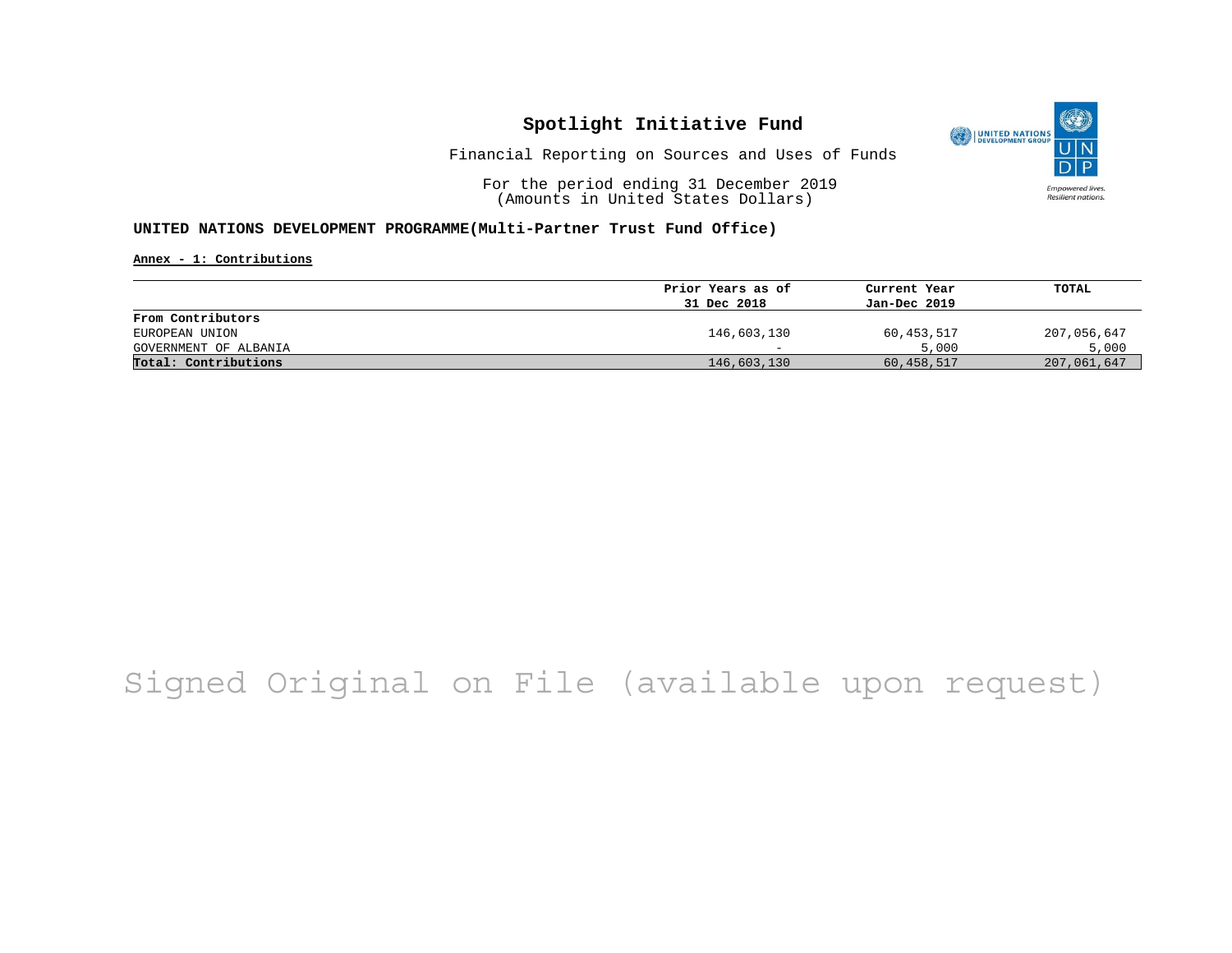

Financial Reporting on Sources and Uses of Funds

For the period ending 31 December 2019 (Amounts in United States Dollars)

#### **UNITED NATIONS DEVELOPMENT PROGRAMME(Multi-Partner Trust Fund Office)**

**Annex - 2: Transfers**

|                                | Prior Years as of | Current Year  | <b>TOTAL</b> |
|--------------------------------|-------------------|---------------|--------------|
|                                | 31 Dec 2018       | Jan-Dec 2019  |              |
| To Participating Organizations |                   |               |              |
| ILO                            | 2,137,457         | 4,109,430     | 6,246,887    |
| OHCHR                          |                   | 592,187       | 592,187      |
| <b>UNDP</b>                    | 3,129,396         | 20,522,190    | 23,651,586   |
| UNESCO                         | -                 | 1,160,953     | 1,160,953    |
| UNFPA                          | 65,190            | 21,818,283    | 21,883,473   |
| UNHCR                          | -                 | 1,136,457     | 1,136,457    |
| UNICEF                         | -                 | 14,940,542    | 14,940,542   |
| UNODC                          | -                 | 429,227       | 429,227      |
| UNWOMEN                        | 3, 257, 271       | 63, 210, 512  | 66,467,783   |
| Total Transfers                | 8,589,314         | 127, 919, 781 | 136,509,095  |

# Signed Original on File (available upon request)